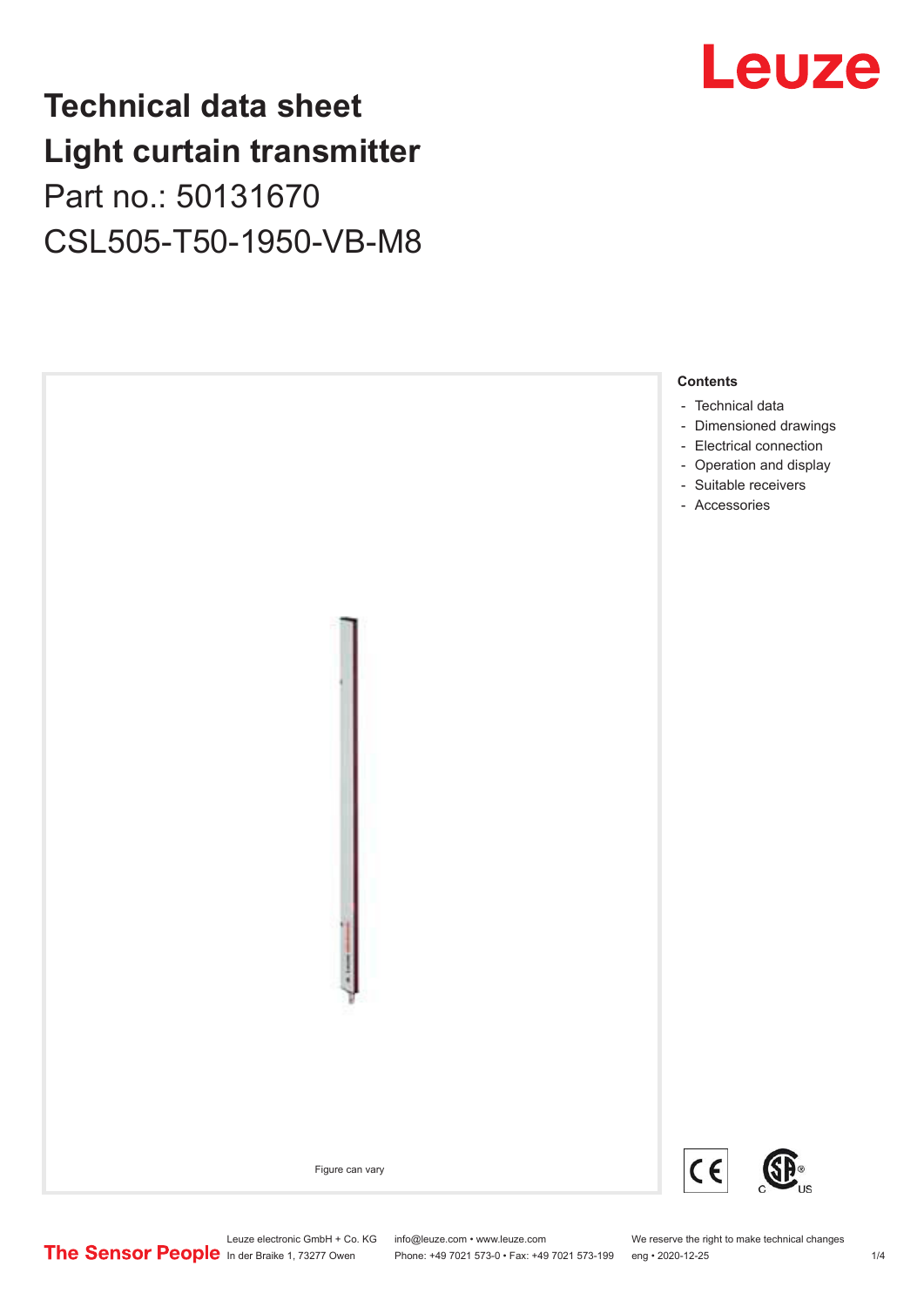# <span id="page-1-0"></span>**Technical data**

# Leuze

| Basic data                             |                              |
|----------------------------------------|------------------------------|
| <b>Series</b>                          | 505                          |
| <b>Operating principle</b>             | Throughbeam principle        |
| Device type                            | Transmitter                  |
| <b>Application</b>                     | Precise object detection     |
|                                        |                              |
| <b>Special version</b>                 |                              |
| <b>Special version</b>                 | Crossed-beam scanning        |
|                                        | Diagonal-beam scanning       |
|                                        | Parallel-beam scanning       |
| <b>Optical data</b>                    |                              |
| <b>Operating range</b>                 | Guaranteed operating range   |
| <b>Operating range</b>                 | 0.35m                        |
| <b>Measurement field length</b>        | 1,950 mm                     |
| <b>Number of beams</b>                 | 40 Piece(s)                  |
| <b>Beam spacing</b>                    | 50 mm                        |
| <b>Light source</b>                    | LED, Infrared                |
| <b>LED light wavelength</b>            | 860 nm                       |
| <b>Measurement data</b>                |                              |
| Minimum object diameter                | 52.5 mm                      |
| <b>Electrical data</b>                 |                              |
| <b>Protective circuit</b>              | Inductive protection         |
|                                        | Polarity reversal protection |
|                                        | Short circuit protected      |
|                                        |                              |
| Performance data                       |                              |
| Supply voltage U <sub>B</sub>          | 18  30 V, DC                 |
| <b>Connection</b>                      |                              |
| <b>Number of connections</b>           | 1 Piece(s)                   |
|                                        |                              |
| <b>Connection 1</b><br><b>Function</b> |                              |
|                                        | Deactivation input           |
|                                        | Voltage supply<br>Connector  |
| <b>Type of connection</b>              | M8                           |
| <b>Thread size</b>                     |                              |
| Type                                   | Male                         |
| <b>Material</b>                        | Metal                        |
| No. of pins                            | 4 -pin                       |
| Encoding                               | A-coded                      |

| Design                                                                                                                                             | Cubic                    |
|----------------------------------------------------------------------------------------------------------------------------------------------------|--------------------------|
| Dimension (W x H x L)                                                                                                                              | 10 mm x 2,160 mm x 27 mm |
| <b>Housing material</b>                                                                                                                            | Metal                    |
| <b>Metal housing</b>                                                                                                                               | Aluminum                 |
| Lens cover material                                                                                                                                | Plastic                  |
| <b>Housing color</b>                                                                                                                               | Silver                   |
| Type of fastening                                                                                                                                  | Through-hole mounting    |
| <b>Operation and display</b>                                                                                                                       |                          |
| Type of display                                                                                                                                    | LED                      |
| <b>Number of LEDs</b>                                                                                                                              | 1 Piece(s)               |
| Type of configuration                                                                                                                              | Software                 |
|                                                                                                                                                    | Via pin assignment       |
| <b>Environmental data</b>                                                                                                                          |                          |
| Ambient temperature, operation                                                                                                                     | $-3050 °C$               |
| Ambient temperature, storage                                                                                                                       | $-40$ 65 °C              |
| <b>Certifications</b>                                                                                                                              |                          |
| Degree of protection                                                                                                                               | IP 65                    |
| <b>Protection class</b>                                                                                                                            | III                      |
|                                                                                                                                                    |                          |
|                                                                                                                                                    |                          |
|                                                                                                                                                    | 90314990                 |
|                                                                                                                                                    | 27270910                 |
|                                                                                                                                                    | 27270910                 |
|                                                                                                                                                    | 27270910                 |
|                                                                                                                                                    | 27270910                 |
|                                                                                                                                                    | 27270910                 |
| <b>Classification</b><br><b>Customs tariff number</b><br>eCl@ss 5.1.4<br>eCl@ss 8.0<br>eCl@ss 9.0<br>eCl@ss 10.0<br>eCl@ss 11.0<br><b>ETIM 5.0</b> | EC002549                 |
| <b>ETIM 6.0</b>                                                                                                                                    | EC002549                 |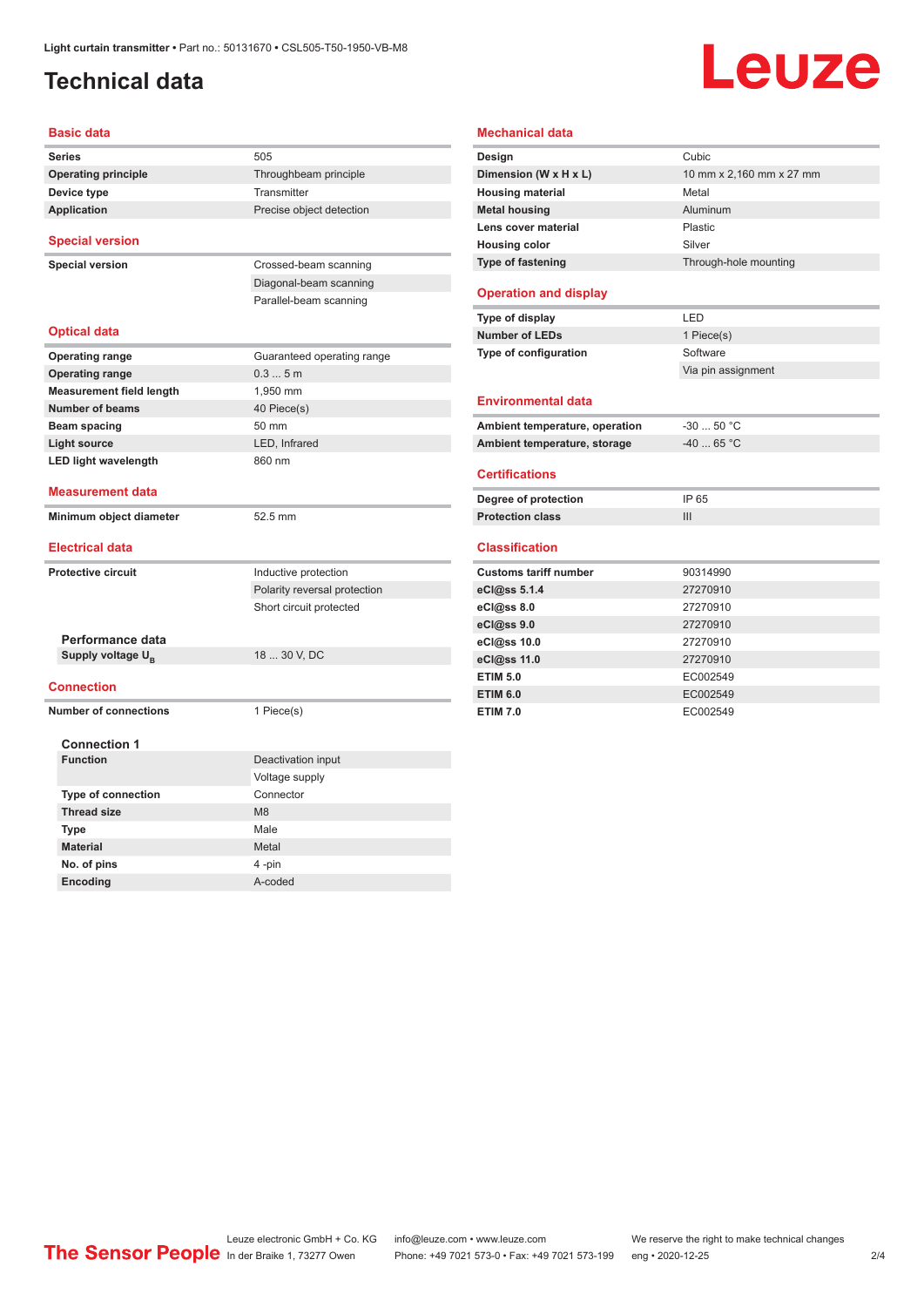### <span id="page-2-0"></span>**Dimensioned drawings**

Leuze

All dimensions in millimeters



Observe the exact dimensions in the chapter "Technical data, dimensioned drawings" in the operating instructions.

# **Electrical connection**

**Connection 1**

| <b>Function</b>           | Deactivation input<br>Voltage supply |
|---------------------------|--------------------------------------|
| <b>Type of connection</b> | Connector                            |
| <b>Thread size</b>        | M <sub>8</sub>                       |
| <b>Type</b>               | Male                                 |
| <b>Material</b>           | Metal                                |
| No. of pins               | 4-pin                                |
| Encoding                  | A-coded                              |

#### **Pin Pin assignment**

| V+                                |     |
|-----------------------------------|-----|
| $\overline{2}$<br>n.c.            |     |
| 2<br>- 1                          | GND |
| IN <sub>1</sub><br>$\overline{4}$ |     |

#### **Operation and display**

| <b>LED</b> | --<br><b>Display</b> | <b>Meaning</b> |
|------------|----------------------|----------------|
|            | Off                  | Off            |